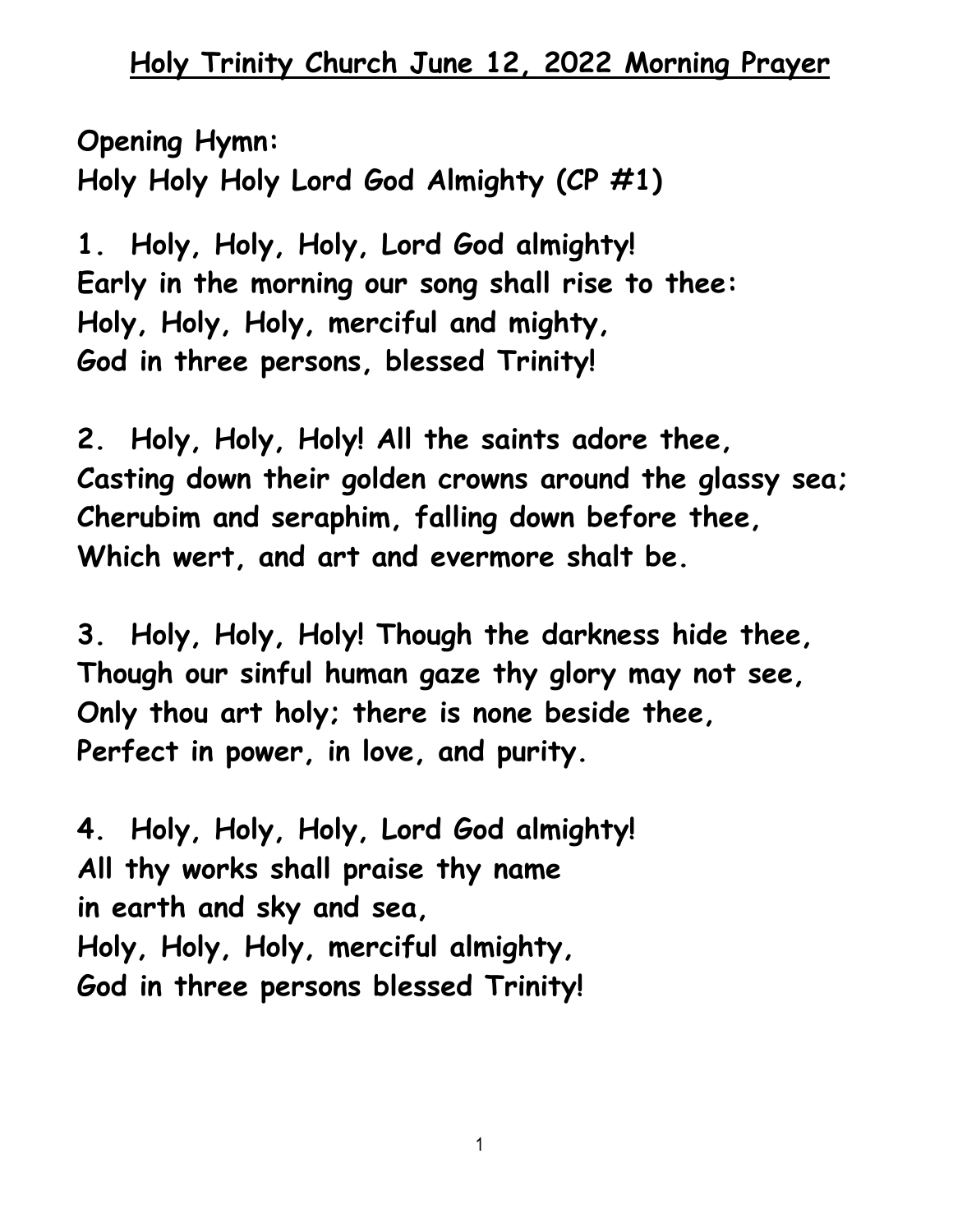## **Welcome and Children Time**

### **The Penitential Rite (BAS pg.45-46)**

Jeremiah 29:11"For I know the plans I have for you," declares the Lord, Plans to prosper you and not to harm you, plans to give you hope and a future".

#### **Invitation**

Dear friends in Christ, as we prepare to worship almighty God, let us with penitent and obedient hearts confess our sins, that we may obtain forgiveness by his infinite goodness and mercy.

#### **Confession**

**All: Most merciful God, we confess that we have sinned against you in thought, word, and deed, by what we have done and by what we have left undone. We have not loved you with our whole heart; we have not loved our neighbours as ourselves. We are truly sorry and we humbly repent. For the sake of your Son Jesus Christ, have mercy on us and forgive us, that we may delight in your will, and walk in your ways, to the glory of your name. Amen.**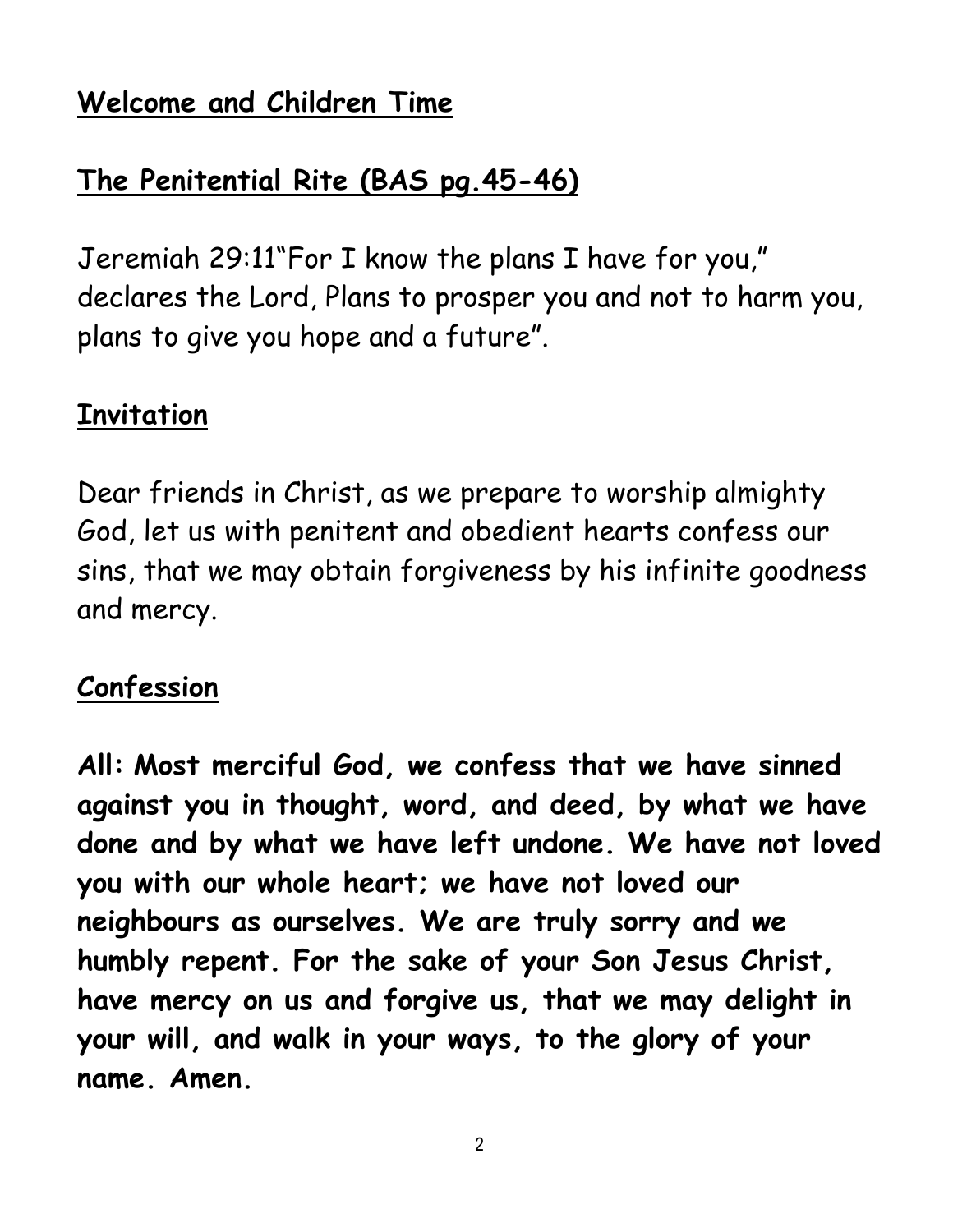### **Absolution**

Almighty God have mercy upon you, pardon and deliver you from all your sins, confirm and strengthen you in all goodness, and keep you in eternal life; through Jesus Christ our Lord. Amen.

**Officiant**: Lord, open our lips, **All: And our mouth shall proclaim your praise. Officiant:** O God, make speed to save us. **All: O Lord, make haste to help us. All: Glory to the Father, and to the Son, and to the Holy Spirit: as it was in the beginning, is now, and will be forever. Amen.**

**Jubilate (BAS pg.49)**

**ALL: Be joyful in the Lord, all you lands;\* serve the Lord with gladness and come before his presence with a song. Know this: The Lord himself is God;\* he himself has made us, and we are his; we are his people and the sheep of his pasture. Enter his gates with thanksgiving; go into his courts with praise;\* give thanks to him and call upon his name. For the Lord is good; his mercy is everlasting;\* and his faithfulness endures from age to age.** Psalm 100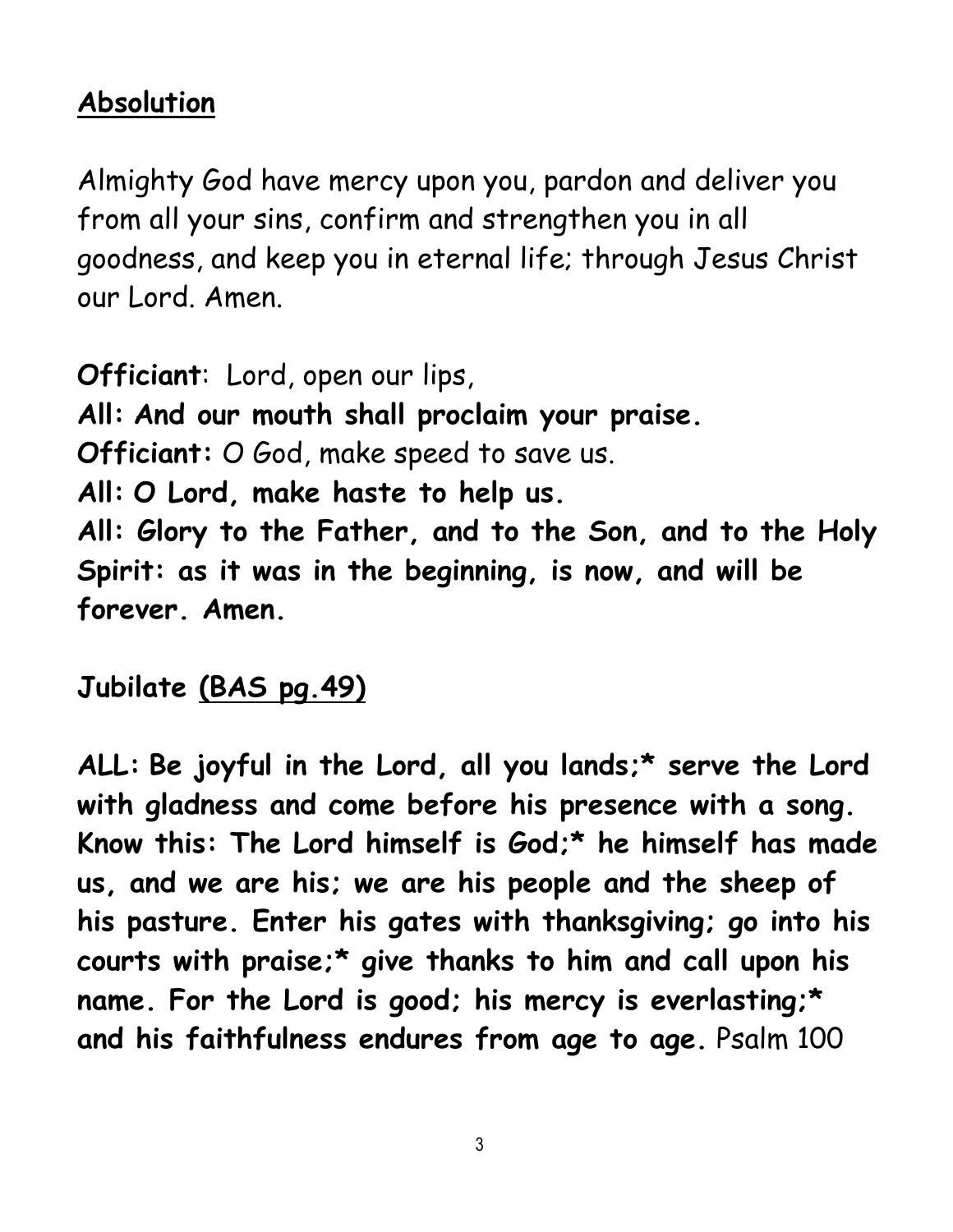# **A READING FROM THE BOOK OF PROVERBS (PROVERBS 8:1-4, 22-31)**

Does not wisdom call, and does not understanding raise her voice? On the heights, beside the way, at the crossroads she takes her stand; beside the gates in front of the town, at the entrance of the portals she cries out: "To you, O people, I call, and my cry is to all that live. The Lord created me at the beginning of his work, the first of his acts of long ago. Ages ago I was set up, at the first, before the beginning of the earth. When there were no depths I was brought forth, when there were no springs abounding with water. Before the mountains had been shaped, before the hills, I was brought forth - when he had not yet made earth and fields, or the world's first bits of soil. When he established the heavens, I was there, when he drew a circle on the face of the deep, when he made firm the skies above, when he established the fountains of the deep, when he assigned to the sea its limit, so that the waters might not transgress his command, when he marked out the foundations of the earth, then I was beside him, like a master worker; and I was daily his delight, rejoicing before him always, rejoicing in his inhabited world and delighting in the human race."

**Leader:** This is the Word of the Lord **All: Thanks be to God**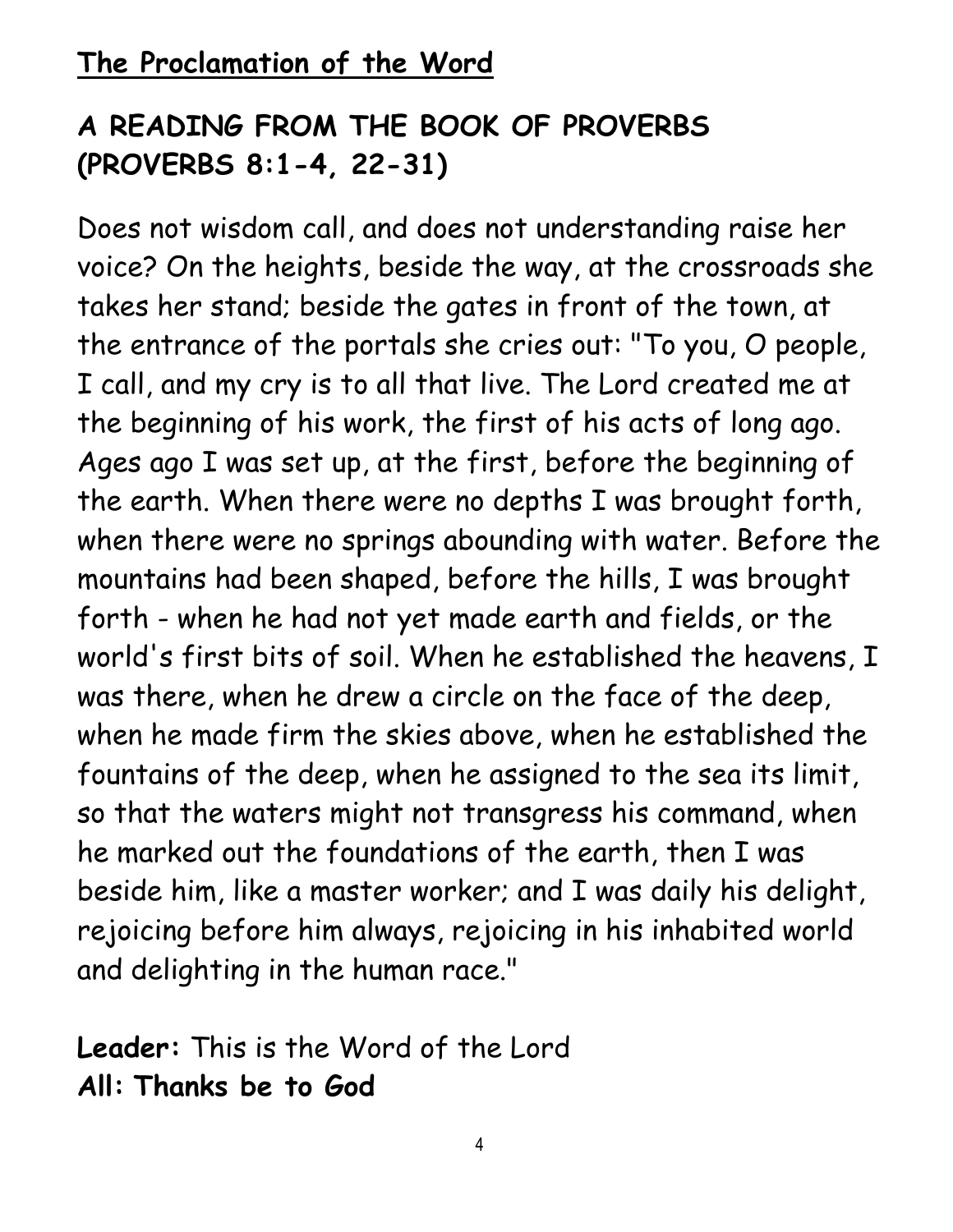### **PSALM 8**

# **REFRAIN: O Lord our governor, how exalted is your name in all the world!**

O Lord our governor, how exalted is your name in all the world!

Out of the mouths of infants and children your majesty is praised above the heavens.

## **O Lord our governor, how exalted is your name in all the world!**

You have set up a stronghold against your adversaries, to quell the enemy and the avenger. When I consider your heavens, the work of your fingers, the moon and the stars you have set in their courses,

## **O Lord our governor, how exalted is your name in all the world!**

What is man that you should be mindful of him? the son of man that you should seek him out? You have made him but little lower than the angels; you adorn him with glory and honour;

**O Lord our governor, how exalted is your name in all the world!**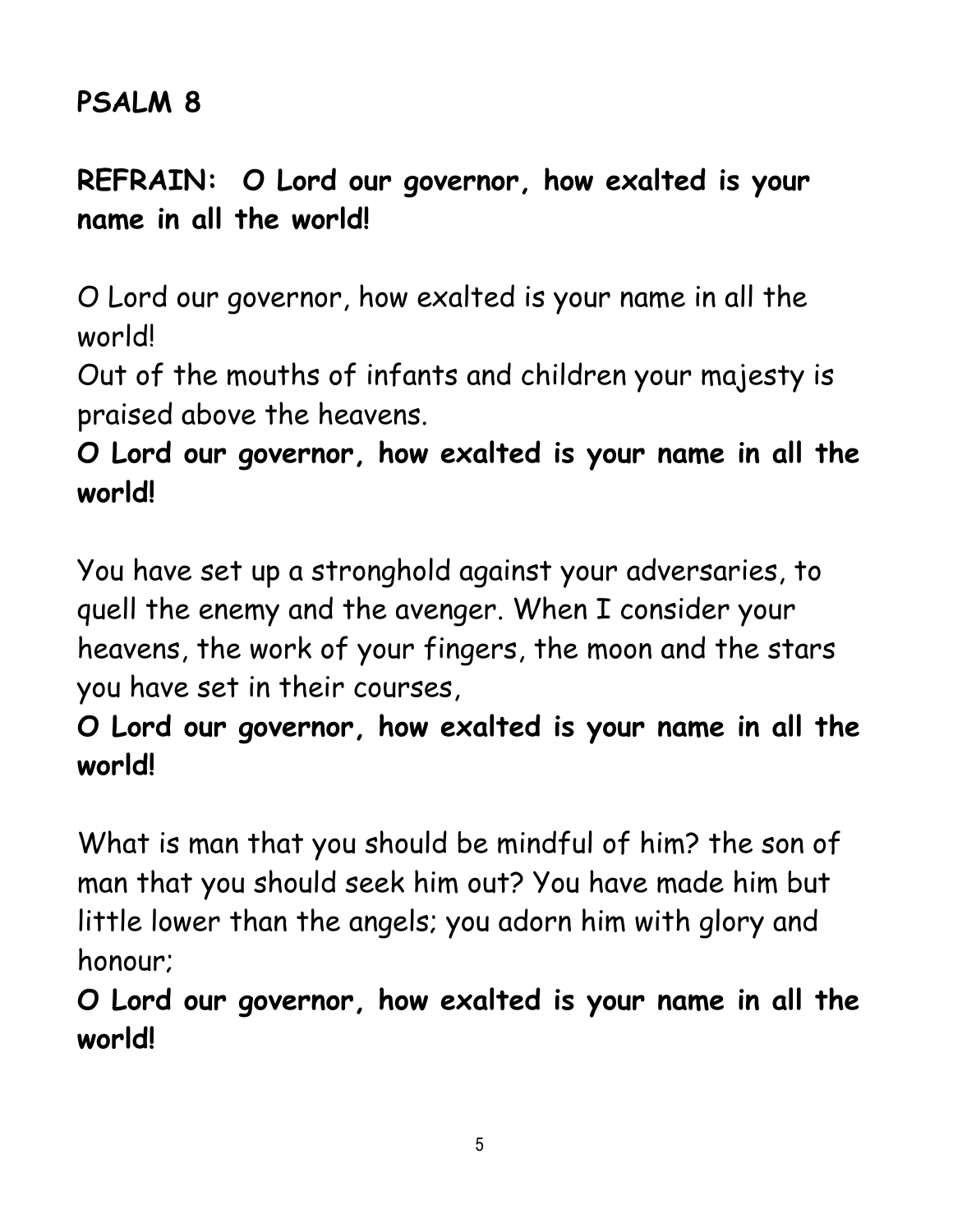You give him mastery over the works of your hands; you put all things under his feet; All sheep and oxen, even the wild beasts of the field,

## **O Lord our governor, how exalted is your name in all the world!**

The birds of the air, the fish of the sea, and whatsoever walks in the paths of the sea. O Lord our governor, how exalted is your name in all the world! **O Lord our governor, how exalted is your name in all the world!** 

**Reader:** This is the Word of the Lord. **All: Thanks be to God.**

**Gradual Hymn**

**This Day God Gives Me**

**1. This day God gives me strength of high heaven, Sun and Moon shining, flame in my hearth, Flashing of lightning, wind in its swiftness, Deeps of the ocean, firmness of earth.**

**2. This day god gives me, strength as my steersman, Might to uphold me, wisdom as guide, Your eyes are watchful, your ears are listening Your lips are speaking, friend at my side.**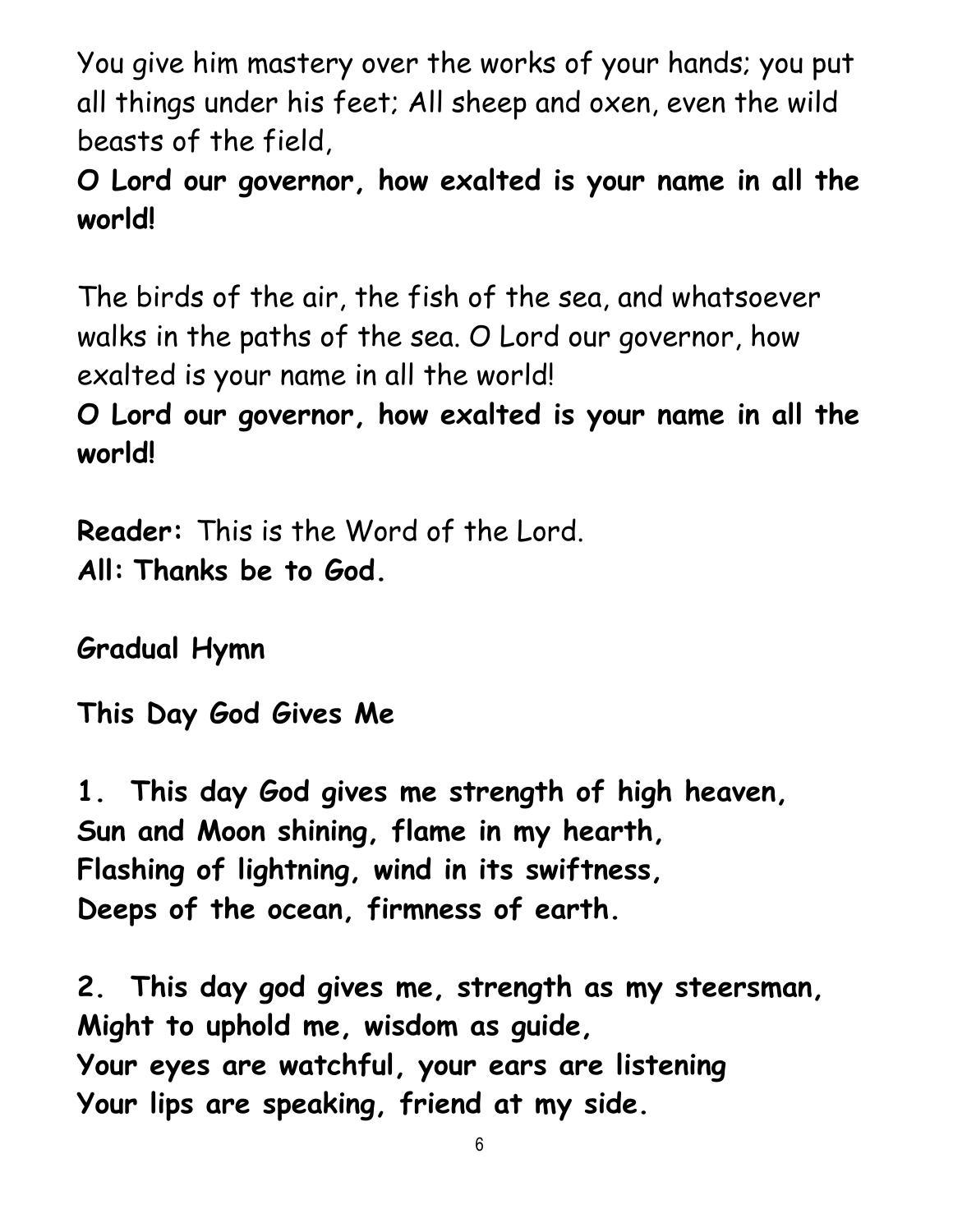**3. God's way is my way, God's love surrounds me God's host defends me, saving from ill, Angels of heaven, drive from me always, All that would harm me, stand by me still.**

**4. Rising I thank you, mighty and strong one, King of creation, giver of rest, Firmly confessing, Threeness in person, Oneness of godhead, trinity blessed**

**The Gospel Reading (JOHN 16:12-15)**

**Reader:** The Lord be with you.

**People: And also with you.**

**Reader:** The Holy Gospel of our Lord Jesus Christ according to John.

**People: Glory to You Lord Jesus Christ.**

**Reader:** Jesus said, "I still have many things to say to you, but you cannot bear them now. When the Spirit of truth comes, he will guide you into all the truth; for he will not speak on his own, but will speak whatever he hears, and he will declare to you the things that are to come. He will glorify me, because he will take what is mine and declare it to you. All that the Father has is mine. For this reason, I said that he will take what is mine and declare it to you."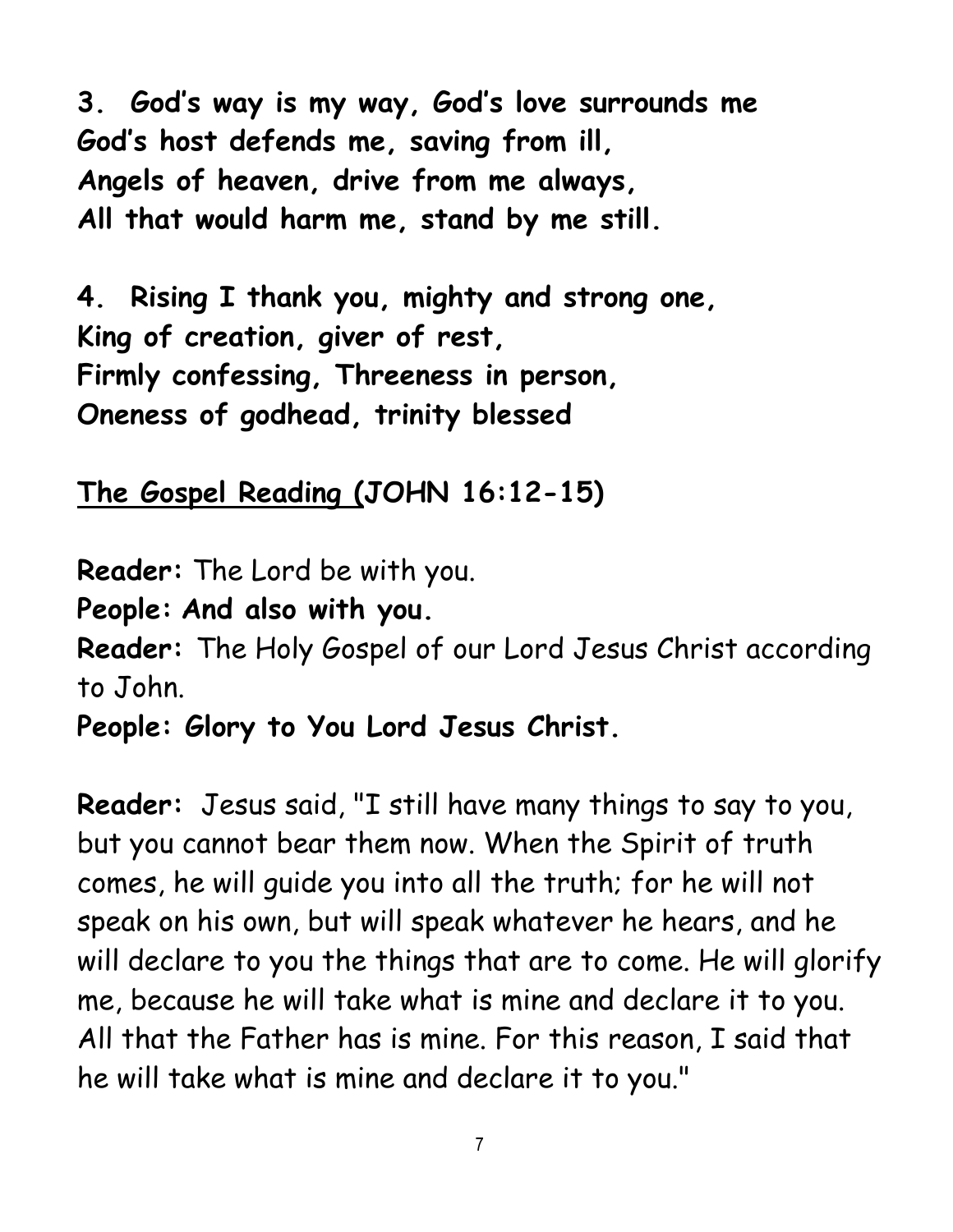**Reader:** The Gospel of Christ **People: Praise to you, Lord Jesus Christ.**

**SERMON**

#### **Affirmation of Faith the Apostles' Creed**

**All: I believe in God, the Father almighty, creator of heaven and earth. I believe in Jesus Christ, his only Son, our Lord. He was conceived by the power of the Holy Spirit and born of the Virgin Mary. He suffered under Pontius Pilate, was crucified, died, and was buried. He descended to the dead. On the third day he rose again. He ascended into heaven, and is seated at the right hand of the Father. He will come again to judge the living and the dead. I believe in the Holy Spirit, the holy catholic Church, the communion of saints, the forgiveness of sins, the resurrection of the body, and the life everlasting. Amen.**

**Offertory Hymn LET ALL THAT IS WITHIN ME**

1. **Let all that is within me cry holy, Let all that is within me cry holy Holy, holy, holy is the lamb that was slain.**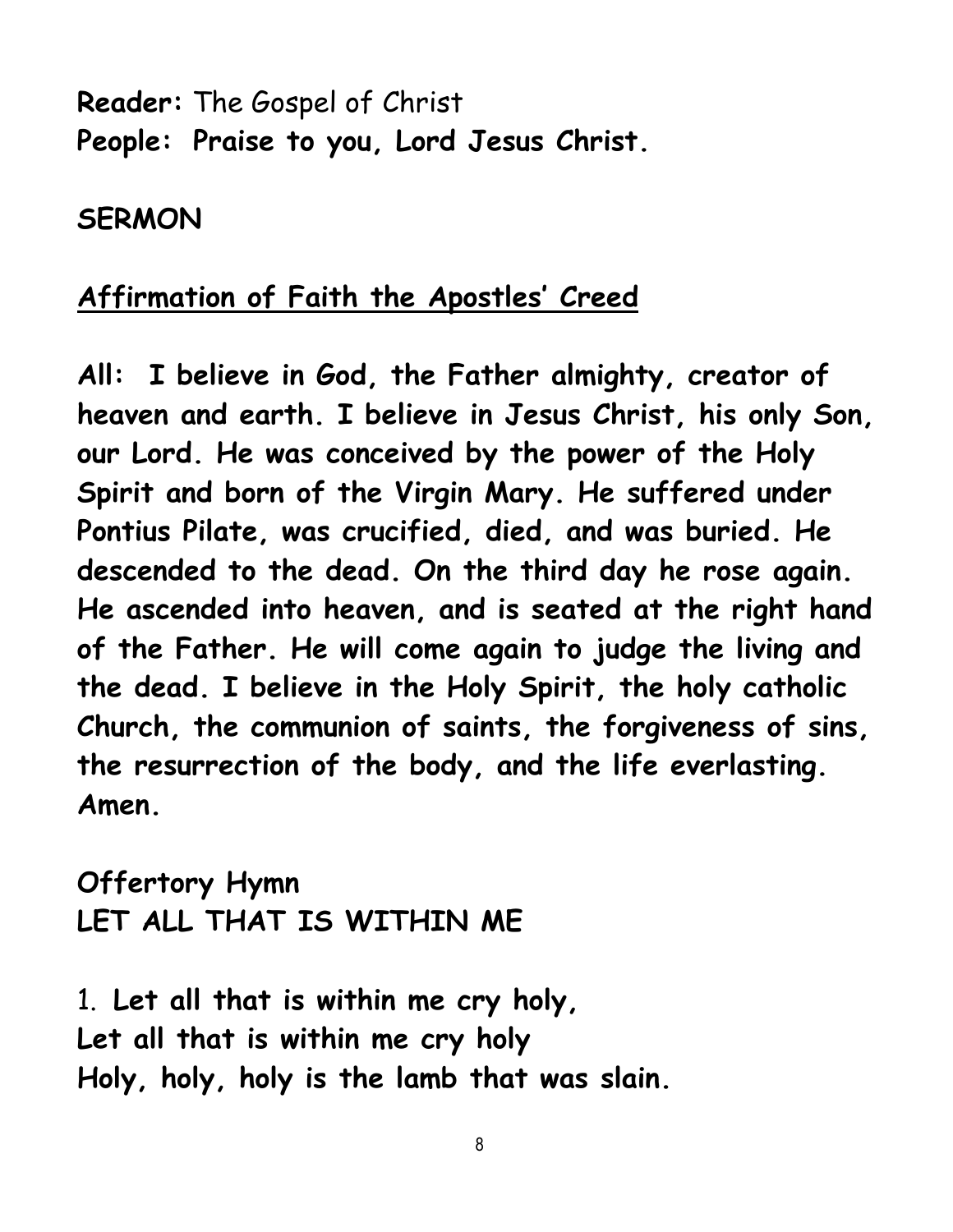**2. Let all that is within me cry worthy, Let all that is within me cry worthy, Worthy, worthy, worthy is the lamb that was slain.**

**3. Let all that is within me cry Jesus, Let all that is within me cry Jesus, Jesus, Jesus, Jesus is the lamb that was slain.**

**4. Let all that is within me cry glory, Let all that is within me cry glory, Glory, glory, glory is the lamb that was slain.**

#### **PRAYER OVER THE GIFTS**

**ALL: Living God, receive all we offer you this day. Grant that hearing your word and responding to your Spirit, we may share in your divine life. We ask this in the name of Jesus Christ the Lord.**

#### **Prayers of the People**

We lift our eyes to you, Lord Christ, Mount Calvary our goal. We kneel before your cross in grateful reverence. We acknowledge the sin—our sin, our most grievous sin—that caused your death. And we acknowledge your death—your holy, innocent, bitter suffering and death—as the means by which our sin is washed away.

#### **Lord hear our Prayers**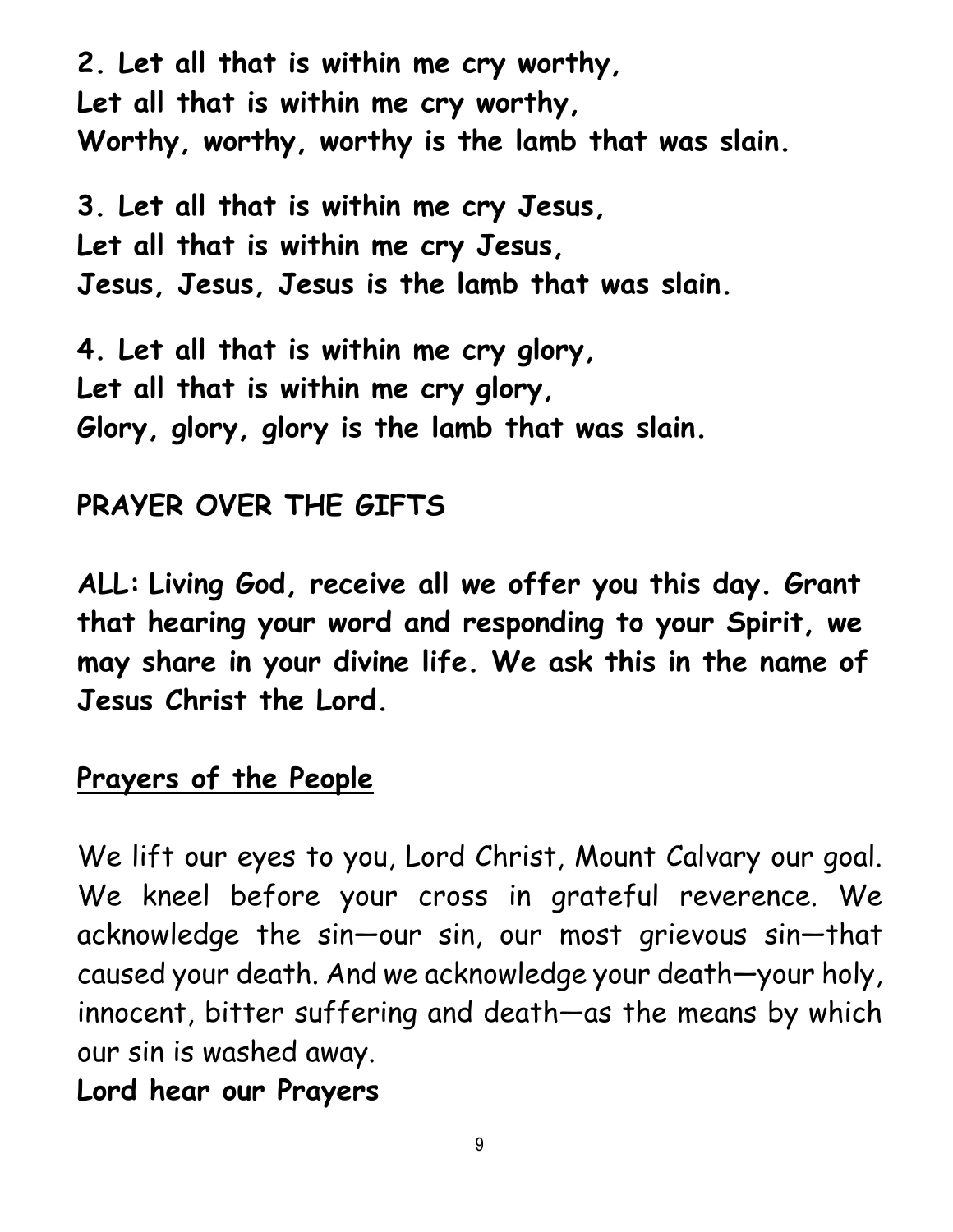Grant us the faith to accept your forgiveness, and the grace to seek to share it with others, especially those who have wronged us.

## **Lord hear our Prayers**

In all the hills and valleys of our lives, be there, and help us fix our eyes on you, O Christ, on whom alone our Salvation depends from beginning to end.

#### **Lord hear our Prayers**

You are the eternal King, O Christ; your kingdom extends from shore to shore, from pole to pole, and even to eternity. Come, rule in our hearts, we pray. Within our lives take up your power and reign.

#### **Lord hear our Prayers**

Like a city set upon a hill, let your Church shine forth, that the good news of the Gospel may be proclaimed to all who still wander in dark and deadly valleys, offering them the light of life.

#### **Lord hear our Prayers**

O Lamb of God, you take away the sin of the world. You were put to death; your blood was shed, that we might be made whole. Have mercy on us, Lamb of God, and grant us peace. **Lord hear our Prayers**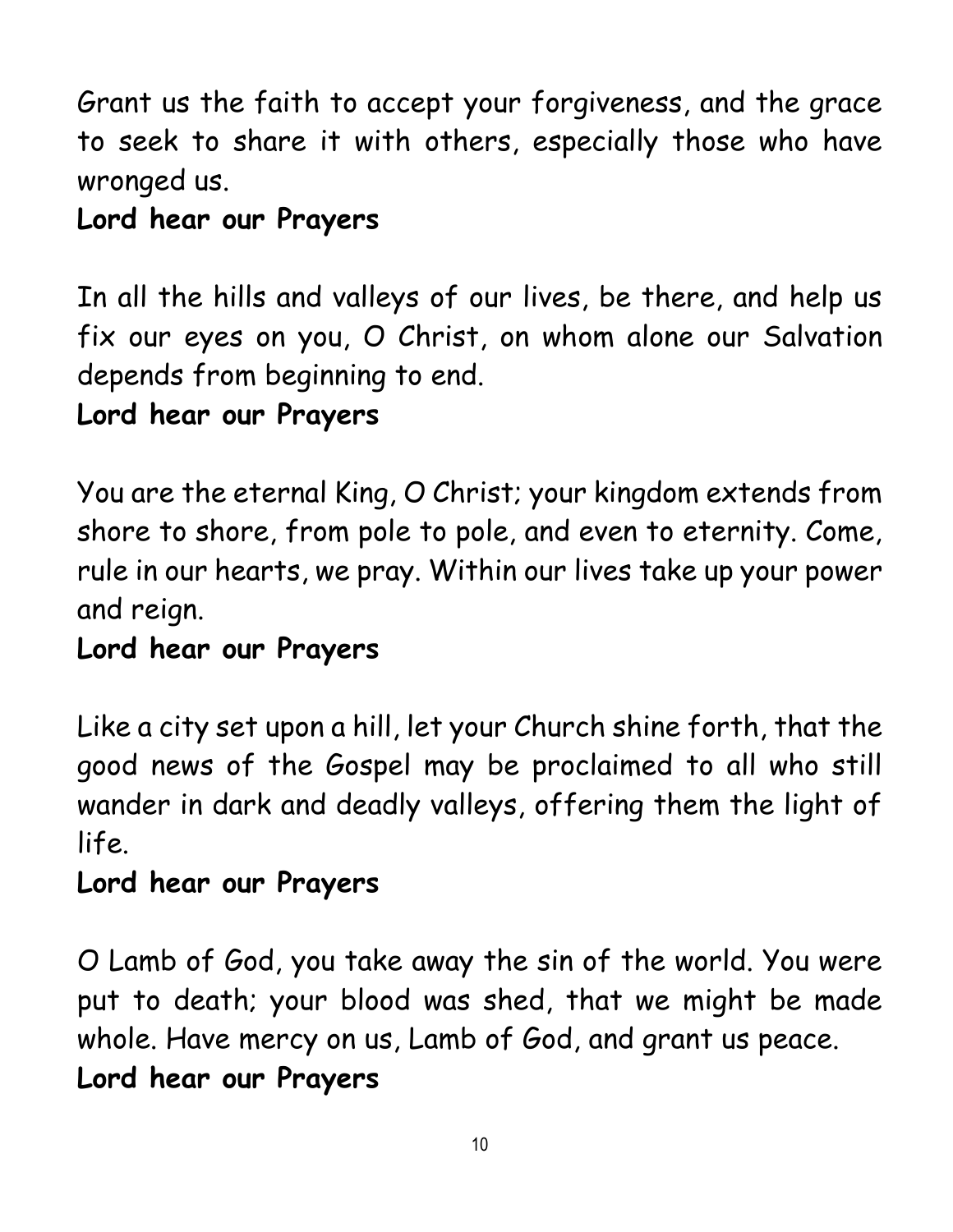Lead us beyond this hill to that high mansion that awaits all those who put their trust in you, Christ crucified. **Amen**

## **Prayer III**

**God of peace and justice, we pray for the people of Ukraine today. We pray for peace and the laying down of weapons. We pray for all those who fear for tomorrow, that your Spirit of comfort would draw near to them. We pray for those with power over war or peace, for wisdom, discernment and compassion to guide their decisions. Above all, we pray for all your precious children, at risk and in fear, that you would hold and protect them. We pray in the name of Jesus, the Prince of Peace. Amen**

#### **Collect of the Day**

**ALL**: **Father, we praise you: through your Word and Holy Spirit you created all things. You reveal your salvation in all the world by sending to us Jesus Christ, the Word made flesh. Through your Holy Spirit you give us a share in your life and love. Fill us with the vision of your glory, that we may always serve and praise you, Father, Son, and Holy Spirit, one God, for ever and ever.**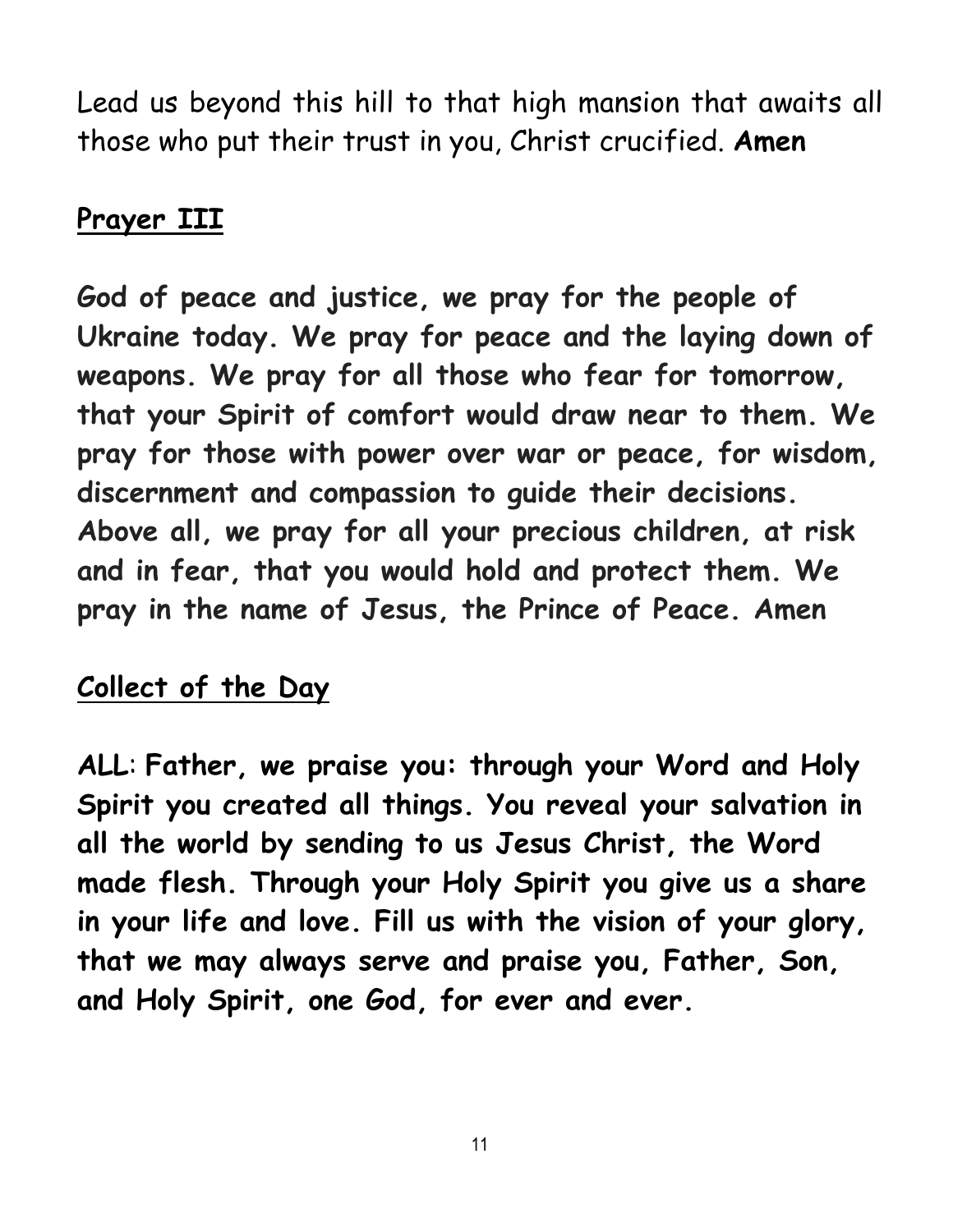#### **Lord's Prayer**

**Officiant:** And now, as our Saviour Christ has taught us, we are bold to Pray

**All: Our Father, who art in heaven, hallowed be thy name, thy kingdom come, thy will be done, on earth as it is in heaven. Give us this day our daily bread. And forgive us our trespasses, as we forgive those who trespass against us. And lead us not into temptation, but deliver us from evil. For thine is the kingdom, the power, and the glory, for ever and ever. Amen.**

**The Blessing** 

**Closing Hymn Glory be to God the Father**

**1. Glory be to God in heaven, and to all on earth his peace,**

**Lord and Father King in glory, gifts of praise in us release,**

**So, our worship and thanksgiving, from our hearts will never cease.**